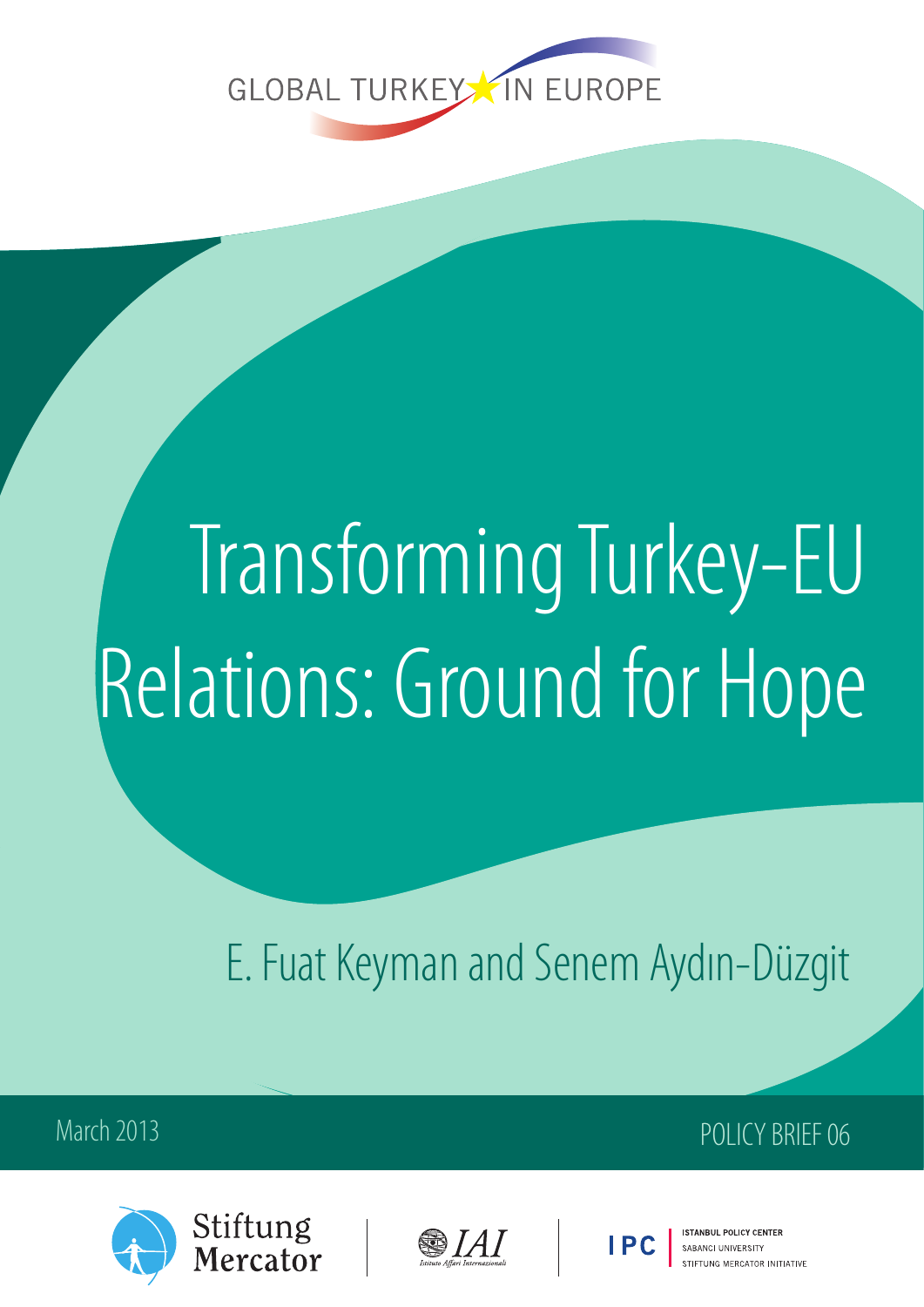

## Transforming Turkey-EU Relations: Ground for Hope

### E. Fuat Keyman and Senem Aydın-Düzgit\*

#### Executive Summary

Both the EU and Turkey have followed a flawed, populist and identitybased policy towards each other since accession negotiations began as a result of which relations have reached a stalemate. Nonetheless, there has recently been a strengthening of views and voices both within Turkey and the EU that express their concerns with this stalemate. They highlight the contributions that Turkey and the EU could make to one another as well as to global peace and stability on a wide scale, ranging from economics to politics, culture and foreign policy. At the same time, the Eurozone crisis has spawned new questions over the institutional future of the EU with alternative models of membership circulating. We should thus discuss and work on what type of full membership for Turkey would be both possible and desirable in the years ahead. Turkey should be actively engaged in such debates and the EU should ensure that any future cooperation model with Turkey besides full membership would treat the country as an equal partner enjoying more than a mere "privileged partnership".

It is common knowledge that Turkey-European Union (EU) relations have reached a stalemate with the lack of progress in accession negotiations and the increasing uncertainty over both the future of the European project after the Eurozone crisis and Turkey's role in it. Enlargement is no longer on the EU's list of priorities and Turkey is currently suffering from Euroscepticism, stemming from a disproportionate degree of self-confidence based on its foreign policy activism and economic growth. We argue in this brief that Turkey-EU relations need to be renewed and transformed to enable both actors to respond more effectively to global challenges, to strengthen the EU's profile as a global player and to deepen the currently stagnating process of democratic consolidation in Turkey. This requires a reflection on the potential future shape of the EU as well as the different models of full membership that could lead to more flexible arrangements that would still strongly anchor Turkey to the EU.

This debate is necessary since the current state of affairs is no longer sustainable. Turkey has been waiting for sixty years to become a full member of the EU. There is no comparable case in the EU's history. It has been repeatedly stated over the decades that Turkey is closely bound to the EU. These strong link were emphasized in the 1990s when Turkey experienced severe political and economic instability

\* *E. Fuat Keyman is the Director of the Istanbul Policy Centre (IPC) and Professor at Sabanci University. Senem Aydın-Düzgit is Assistant Professor in the Department of International Relations at Istanbul Bilgi University.*

and it is highlighted again today that it is an economically dynamic country in a multipolar global configuration. However, Turkey is not considered adequate for full EU membership either when it is strong or when it is weak. While underlining the need to foster strong ties with Turkey, the EU seems unable to make a clear commitment regarding full membership based on a long term vision. This is no longer an acceptable situation.

#### 3 October 2005: The First Day of the Crisis

The negotiation process with the EU began on 3 October 2005. However, on that very day the negotiation process started stalling. The day when negotiations were scheduled to start was not a day of celebration but one of crisis. The negotiations could not begin as scheduled due to the reservations expressed by Austria on that day. Negotiations could only begin after a temporary management of the crisis. By the time the crisis was settled, it was well into the 4 October, although the clocks were symbolically turned back a few hours so that negotiations would begin as scheduled. This extraordinary situation was a somber sign that Turkey-EU relations would move towards crisis in the period ahead. The EU has pursued actions geared towards hindering Turkey's full accession to the EU.

#### A Series of EU Obstacles along Turkey's Path to Europe

Four substantial and unacceptable steps were taken to block Turkey's progress towards EU accession. First, was the debate on the "absorption capacity" of the EU, launched by France to prevent Turkey's full accession. While the debate acknowledged Turkey as an important country that could potentially make serious contributions to the EU, it also stressed that it was too big to be politically, economically and culturally absorbed by the EU. Turkey was characterized as a country too big to be absorbed. The political and institutional structure of the EU, its economic strength and resources, and its cultural identity would be harmed by Turkey's full membership. This debate which seemed to be theoretical on surface was in fact a highly political move to prevent Turkey's full membership. The debate on the EU's inability to absorb Turkey continued to be used for a certain period despite all the research and studies that argued the contrary.**<sup>1</sup>**

The second step was the concept of "privileged partnership" put forward by France and Germany. Turkey would be closely tied to the EU, especially in the area of security, but would not be a full member.

<sup>1</sup> For a comprehensive treatment of the concept of "absorption capacity" and the debates that surround it, see Michael Emerson et al., "Just What is This 'Absorption Capacity' of the European Union?", *CEPS Policy Brief*, No. 113 (September 2006), http:// www.ceps.be/node/1219.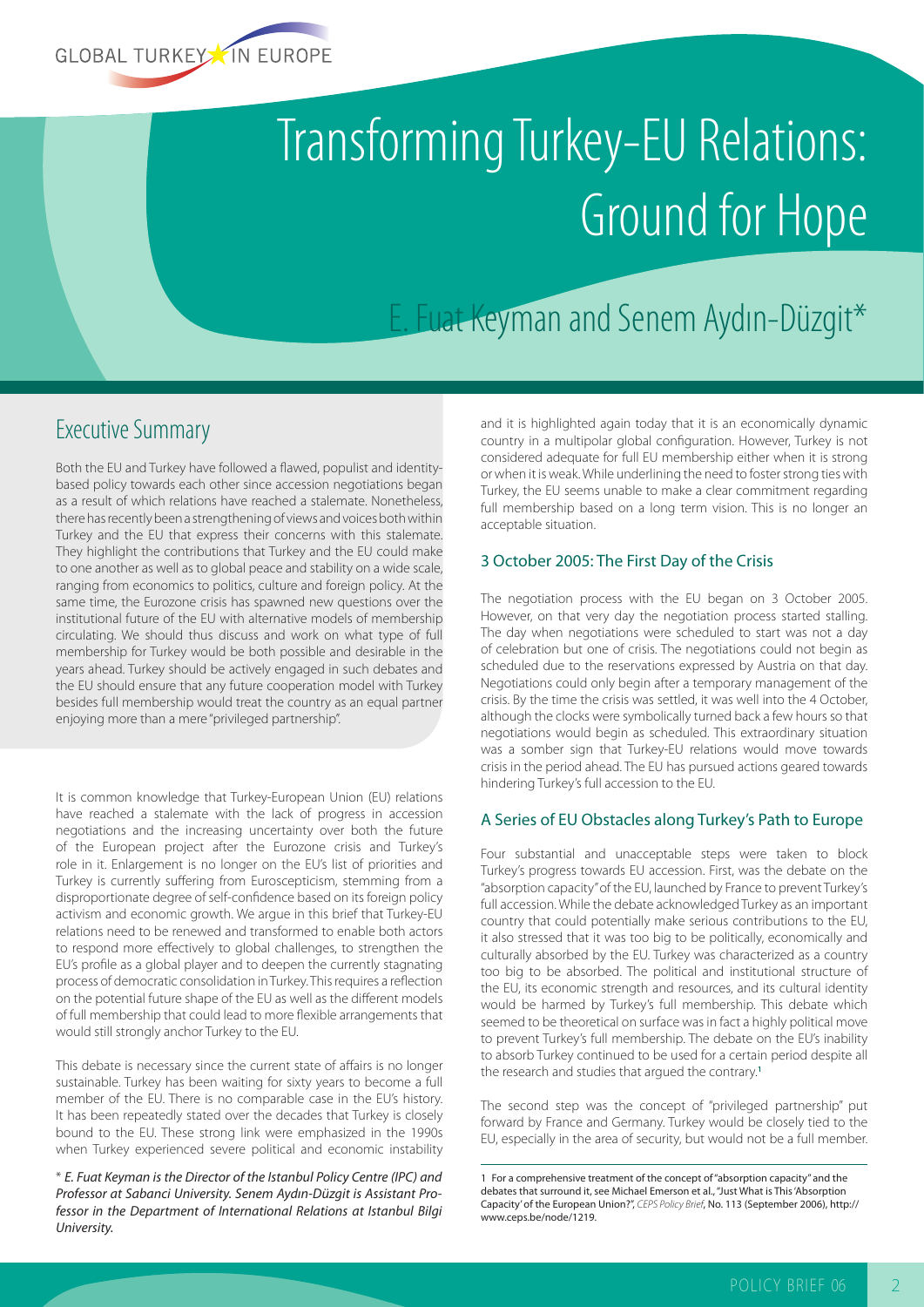This in turn implied that it could not participate in EU institutions and would continue facing visa restrictions. But it would be required to follow EU norms. This attempt was of an exclusionary nature on the brink of racism. It was not only unacceptable, but it also accelerated and deepened the process that would almost suspend Turkey-EU accession negotiations. While Turkey rejected this proposal, the support for the EU within Turkey began to fall rapidly. Nonetheless, both the concepts of "absorption capacity" and "privileged partnership" went beyond public and political debate, being officially inserted into the Negotiating Framework document with Turkey. These notions were absent from Croatia's Negotiating Framework document, which was drafted on the same day and contained the same language with these exceptions standing.**<sup>2</sup>**

The third step concerned the vetoes placed by France and Cyprus on Turkey's negotiation chapters. Negotiations reached a *de facto* state of suspension due to these vetoes.

The fourth step is related to the Cyprus conflict in which North Cyprus voted "yes" and South Cyprus voted "no" in the referendum to unite the island through the Annan Plan in 2004. Even though the South of the island expressed its stance against the resolution of the conflict, it gained full membership to the EU representing the whole island. This was an unacceptable development and created a very severe trust problem in the Justice and Development Party (AKP) government's perception of the EU. The Cyprus problem led the AKP and Prime Minister Tayyip Erdoğan to view the EU as an "untrustworthy partner".

In addition to these four negative developments, EU leaders such as former French President Nicholas Sarkozy who opposed Turkey's full membership for populist and short-term domestic interests also severely damaged Turkey-EU relations.

The EU followed a flawed, populist and identity-based policy towards Turkey as a result of which it came today to the brink of losing Turkey.

#### Reactionary and Delusional Euroscepticism in Turkey

The EU dimension is only one side of the coin. The other side concerns Turkey's mistaken policies and approach. After accession negotiations started, Turkey followed a policy line and discourse which favoured the suspension of relations rather than their improvement. In reference to the negative and discriminatory approach of the EU explained above, it declared that Turkey-EU relations had come to a standstill. In response Turkey started acting like an "axis-free nation-state" that tries to engage with different parts of the world on the grounds of a multivector foreign policy.

Hereby it is necessary to underline two key problems in the Turkish context. The first concerns the attitudes of political parties. Since 2005, the AKP has not displayed a political and vision-based commitment to EU membership, but has adopted instead a more instrumentalist and functional EU discourse. It did not seem to be too concerned with the stalemate in the accession process. The AKP government frequently declared that cooperation with other regions could be an alternative to the EU, that the Ankara criteria could replace the Copenhagen criteria, and that Turkey achieved its status as a regional and global actor without EU membership.

Similar to the AKP, other political parties also failed to show the necessary commitment to full EU membership. The Nationalist Action Party (MHP) continued with its line of Euroscepticism. The pro-Kurdish Peace and Democracy Party (BDP) also, albeit later tensed its relations with the EU due to the Kurdish issue. The EU's criticisms of terror and violence as well as its criticism of the ethnic nationalist tone of Kurdish actors when advocating a democratic solution to the Kurdish question

2 For the debates on the "privileged partnership" proposition and how it figures in the Negotiating Framework for Turkey, see Senem Aydin-Düzgit, *Seeking Kant in the EU's Relations with Turkey*, Istanbul, TESEV, 2006, http://www.tesev.org.tr/en/ publication/seeking-kant-in-the-eus-relations-with-turkey.



opened a difficult phase in EU-BDP relations. The BDP started to criticize the EU and display a more sceptical attitude. Even though the main opposition party, the Republican People's Party (CHP) under the leadership of Kemal Kılıçdaroğlu recently started using an EU discourse, it has not shown sufficient commitment to full membership. Just like the AKP, the CHP and the BDP have followed an instrumentalist and functional approach towards the EU. They have not sufficiently criticized the AKP for the stalemate in Turkey-EU relations, nor have they complained much about the current situation.

The second major problem is the persistence of Euroscepticism amongst the Turkish public. While a nationalist and reactionary Euroscepticism existed until 2005, this has been replaced largely by a type of Euroscepticism that belittles the EU's importance and exaggerates the global power of Turkey and the AKP. This can be defined as "delusional Euroscepticism", which exaggerates Turkey's economic and foreign policy power and dismisses its democratic and human development deficiencies, while downplaying the power and effectiveness of the EU and its member states.

Until 2005, Euroscepticism in Turkey entailed a reactionary nationalism and underlined issues such as state sovereignty and partition: EU membership would harm Turkey's state sovereignty and ultimately trigger partition. Alongside this, today a reverse type of Euroscepticism is voiced: one stemming from self-confidence to the point of arrogance, which looks down on the EU, states that Turkey's economy is strong and does not need the EU anchor, whereas the EU needs Turkey, and which believes that Turkey is a regional and global power.

The Euroscepticism established along the "strong EU-weak Turkey" axis in 2005-2010 has shifted today towards the "weak EU-strong Turkey" axis. Both types of Euorpscepticism entail an ideological, reactionary or delusional approach devoid of knowledge of the EU. They misread Turkey and the EU as well as regional and global developments. It also demonstrates a viewpoint that is at best not beneficial, and at worst harmful for Turkey's future governance.

#### The Need for a Transformative Approach

There has recently been a strengthening of views and voices both within Turkey and the EU that express their concerns with the stalemate in Turkey-EU relations and the dominance of sceptic attitudes in the political and public debates on both sides. The need to revitalize EU-Turkey relations is appreciated not only for the benefit of Turkey and Europe, but also for the stability and peace of the globalizing world. This view argues that accession negotiations should resume by the lifting of vetoes and that Turkey-EU relations should be transformed so as to respond to global challenges. This transformative approach to Turkey-EU relations forcefully counters Eurosceptisicm, while calling for a revitalized public debate on the question.

These voices argue that joint Turkey-EU actions and the contributions that Turkey and the EU could make to one another on a wide scale ranging from economics to politics, culture and foreign policy are very significant not only for the two sides, but also for regional and